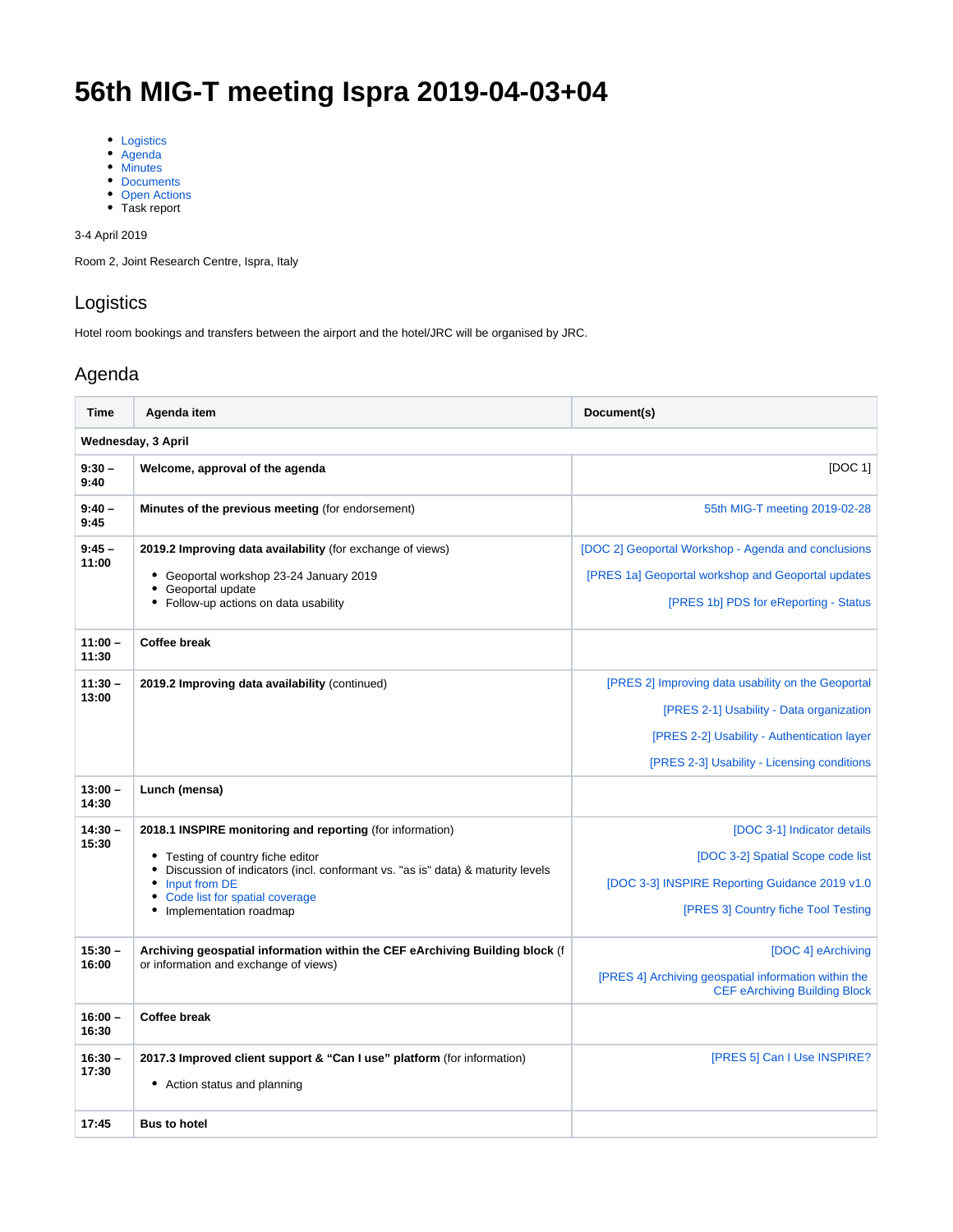| 20:00              | <b>Social dinner</b>                                                                                                                                                                                                                                        |                                                                    |  |
|--------------------|-------------------------------------------------------------------------------------------------------------------------------------------------------------------------------------------------------------------------------------------------------------|--------------------------------------------------------------------|--|
| Thursday, 4 April  |                                                                                                                                                                                                                                                             |                                                                    |  |
| $9:00 - 9:$<br>10  | Summary of Day 1 - Open discussion points                                                                                                                                                                                                                   |                                                                    |  |
| $9:10 - 9:$<br>15  | Re3gistry (for information)<br>• Status and next steps                                                                                                                                                                                                      | [PRES 6] Re3gistry                                                 |  |
| $9:15 -$<br>10:30  | Validation (for exchange of views)<br>• Status ETS and ETF developments (new ETS for MD v2.0, View Service,<br>SOS, WCS)<br>• Workflow for raising & resolving issues<br>• Role of reference validator / maturity levels ; Link to monitoring and reporting | [PRES 7] INSPIRE Reference Validator                               |  |
| $10:30 -$<br>11:00 | <b>Coffee break</b>                                                                                                                                                                                                                                         |                                                                    |  |
| $11:00 -$<br>11:30 | 2017.2 Alternative encodings (for information and exchange of views)                                                                                                                                                                                        | [DOC 5.1] GeoJSON encoding rule (draft)                            |  |
|                    | • Status and planning<br>• GeoPackage proposal - next steps                                                                                                                                                                                                 | [DOC 5.2] Model transformation rules (draft)                       |  |
| $11:30 -$<br>12:00 | WFS 3.0 mapping - download service (for exchange of views)                                                                                                                                                                                                  | [DOC-6] IRs-WFS3.0 mapping discussion paper v1.2 [D<br>OCXI [PDF]  |  |
|                    | • Status and next steps                                                                                                                                                                                                                                     | [PRES 8] WFS 3.0 - Standard                                        |  |
| $12:00 -$<br>12:30 | Updates IR-ISDSS - status and planning (for information)<br>• Statistical data & SU<br>• Other change proposals                                                                                                                                             | [PRES 9] Updates on IR-ISDSS (Statistical data & SU)               |  |
| $12:30 -$<br>14:00 | Lunch (mensa)                                                                                                                                                                                                                                               |                                                                    |  |
| $14:00 -$<br>14:45 | Linking spatial data (for exchange of views)                                                                                                                                                                                                                | [PRES 10.1] LOD and Marine Monitoring Network (IT)                 |  |
|                    | • MS activities (ES, BE, IT)                                                                                                                                                                                                                                | [PRES 10.2] Linked Data in CNIG (ES)                               |  |
|                    |                                                                                                                                                                                                                                                             | [PRES 10.3] Linked Data in Flanders (BE)                           |  |
| 14:45 -<br>15:15   | <b>INSPIRE</b> guidelines on implementing web service security                                                                                                                                                                                              | <b>OWS Common Security Standard</b>                                |  |
|                    | • Discuss possible actions related to OGC OWS Common Security Standard                                                                                                                                                                                      |                                                                    |  |
| $15:15 -$<br>15:45 | <b>Coffee break</b>                                                                                                                                                                                                                                         |                                                                    |  |
| $15:45 -$<br>16:15 | Information points (for information)                                                                                                                                                                                                                        | [PRES 11] INSPIRE Helsinki 2019                                    |  |
|                    | • INSPIRE event 2019, Helsinki, October 22-24<br>• EU gazetteer pilot                                                                                                                                                                                       | [PRES 12] EU Gazetteer pilot                                       |  |
|                    | • INSPIRE-based reporting for IAS Directive<br>• INSPIRE & IACS/LPIS data<br>• Adoption of CC-BY 4.0 for reuse of EC documents (incl. data)<br>• Workshop on making spatial data discoverable through mainstream search<br>engines - Call for abstracts     | [PRES 13] INSPIRed e-reporting of Invasive Alien<br><b>Species</b> |  |
| $16:15 -$<br>16:30 | <b>Conclusions and next steps</b>                                                                                                                                                                                                                           |                                                                    |  |

### <span id="page-1-0"></span>Minutes

The minutes summarise the main conclusions and actions from the meeting. Actions are indicated in the minutes using checkboxes and are tracked in the "Open actions" section below.

The meeting was attended by experts from ....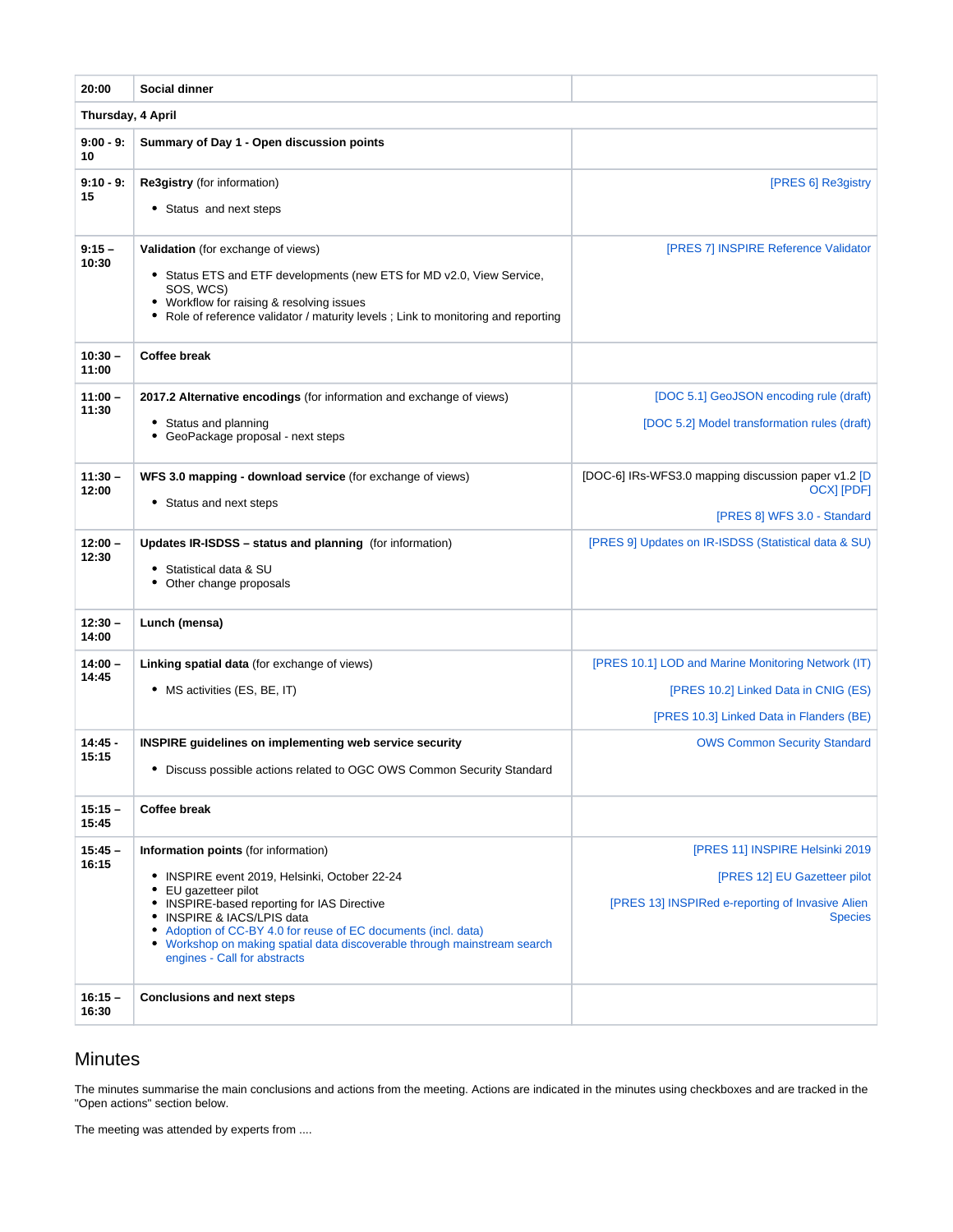| Agenda item                           |
|---------------------------------------|
| Welcome and approval of the<br>agenda |
| Minutes of the previous<br>meeting    |
| 2019.2 Improving data<br>availability |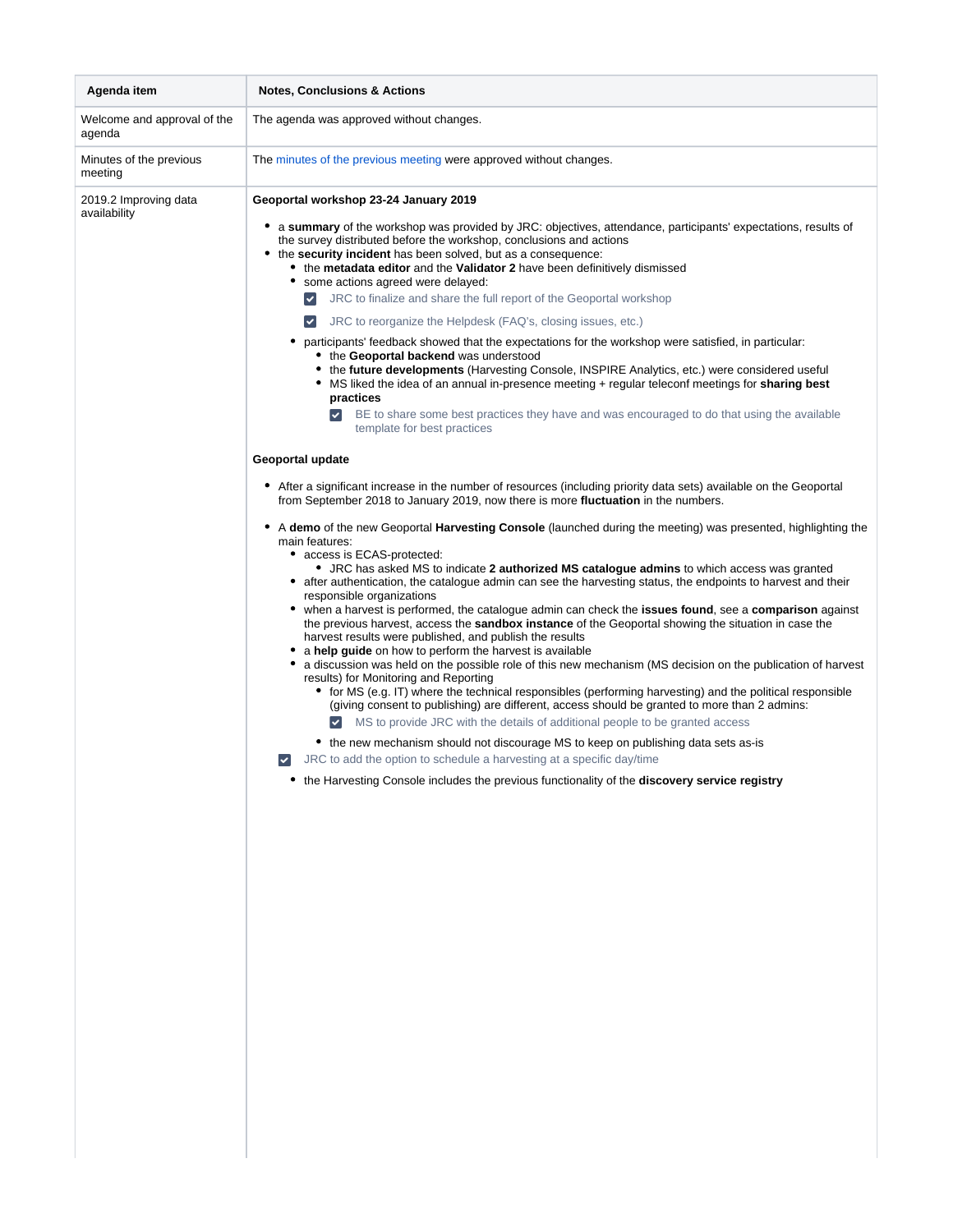- A demo of the new **version 1.1 of the Geoportal** (released the previous week) was presented
	- **new features** (front-end): search function on results, copy-to-clipboard function, support for automatic metad ata translation (provided by the EC Translation Service), priority data set keywords added in the metadata detail page
	- back-end: more flexibility for WFS Download services
	- a **release note** page was created to inform about current and future releases of the Geoportal:
		- v. 1.2 by June/July 2019, v. 2.0 by October/November 2019
- A demo of the **Resource Linkage Verification Tool** was presented:
	- purposes: check the linkages between MD and View/Download services and eliminate the use of the Geoportal as a testing environment
	- the tool returns a report listing the issues in the verfication process (with detailed explanations available for each of them).
	- the application is **under finalization** and will be published in the coming weeks
	- a discussion follows, where:
		- it is clarified that this tool is not meant to be used to validate resources (which is the scope of the Reference Validator)
		- since the purpose is to check the links between metadata and services, both MD TG 1.3 and 2.0 can be used
- 11 countries expressed interest in participating in the **testing**:
	- A **kick-off meeting** will take place at the end of April / beginning of May to:
		- compare implementations and discuss open issues
		- update/extend discussion paper (to be presented to the MIG) based on testing results
	- JRC to schedule the kick-off meeting for resource linking and inform the 11 MS

#### **Follow-up actions on data usability**

- Following the work started during the Geoportal workshop, the importance of ensuring **data usability**, in addition to availability and **beyond the legal requirements** of the Directive is highlighted.
- **3 usability issues** are prioritized and separately presented/discussed (see below).
- The proposed follow-up action (supported by participants, see sli.do results) consists to draft a short best practice document for each of the 3 issues:
	- an editor (and possibly some contributors) are required for each issue
	- JRC is able to support the cost of 10 days of work for each of the 3 editors
	- JRC to send out a formal call for editors on data usability
	- MS expert to express their interest to lead/contribute to the documents

#### **1. Implementation strategies for Network Services**:

- **3 examples** are shown of usability issues encountered while trying to access/consume data on the Geoportal: GML data sets of **gigantic file sizes**, with their own application schema and naming convention, provided through ATOM feeds - not loadable in clients
	- single View/Download Services providing **1500+ data sets** related to multiple themes
	- huge data sets (~250 MB) served through WFS Download Services, causing slow/impossible downloads for clients
- A discussion follows, where it is suggested to keep track of user access to View/Download Services from the Geoportal.

#### **2. Protection & authentication**

- Although INSPIRE allows MS to **limit access to Network Services** (Articles 13 & 14), sometimes this limitation poses serious usability issues, e.g.:
	- Get Network Service Metadata requests accessible through authentication (e.g. CAPTCHA)
	- View Services not accessible and Download Services accessible through **authentication**, without clear instructions for users on how to get credentials

#### **3. Licensing**

- INSPIRE data sets are released under a **huge heterogeneity of licenses**.
- An example is shown, where a user wants to use AD data sets (found on the Geoportal) for multiple MS, combine and use them for commercial purposes
	- it is hard to know under which conditions the data sets found can be combined and used.
	- it would be useful to automatically check all the Geoportal data sets available under open data licenses.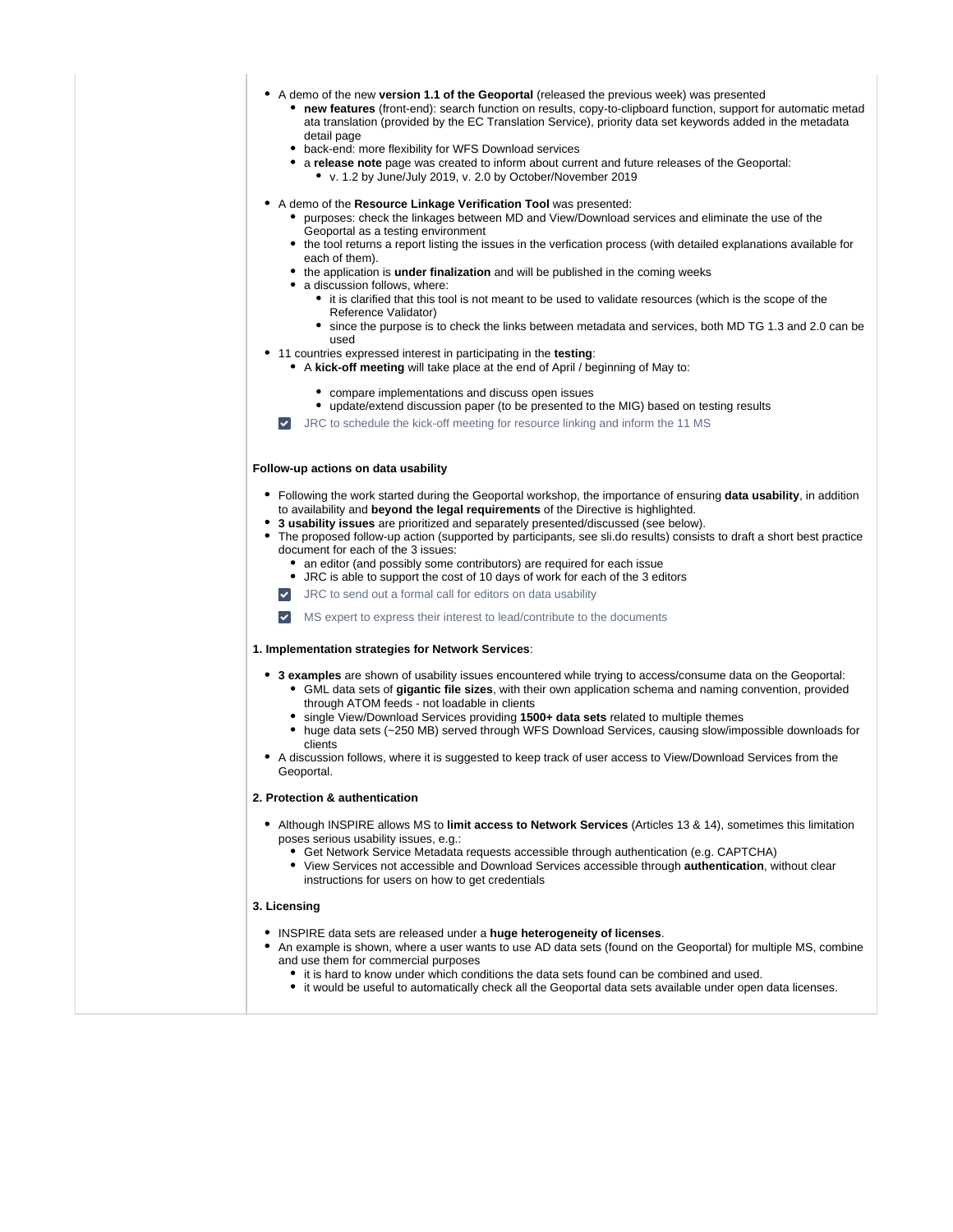| 2018.1 INSPIRE monitoring<br>and reporting                                      | Testing of country fiche editor                                                                                                                                                                                                                                                                                                                                                                                                                                                                                                                                                                                                                                                                                                                                                                                                                                                                                                                                                                                                                                                                                                                                                                                                                                                                                                                                                                                           |  |  |
|---------------------------------------------------------------------------------|---------------------------------------------------------------------------------------------------------------------------------------------------------------------------------------------------------------------------------------------------------------------------------------------------------------------------------------------------------------------------------------------------------------------------------------------------------------------------------------------------------------------------------------------------------------------------------------------------------------------------------------------------------------------------------------------------------------------------------------------------------------------------------------------------------------------------------------------------------------------------------------------------------------------------------------------------------------------------------------------------------------------------------------------------------------------------------------------------------------------------------------------------------------------------------------------------------------------------------------------------------------------------------------------------------------------------------------------------------------------------------------------------------------------------|--|--|
|                                                                                 | Activities were slightly delayed due to the work to address the security issue<br>Testing was performed from 25/02 to 08/03 with 5 MS, feedback was very positive and many improvements<br>٠<br>proposals were sent.<br>The tool has been available for National reporters since 25/03.<br>٠                                                                                                                                                                                                                                                                                                                                                                                                                                                                                                                                                                                                                                                                                                                                                                                                                                                                                                                                                                                                                                                                                                                              |  |  |
|                                                                                 | Discussion of indicators (incl. conformant vs. "as is" data) & maturity levels                                                                                                                                                                                                                                                                                                                                                                                                                                                                                                                                                                                                                                                                                                                                                                                                                                                                                                                                                                                                                                                                                                                                                                                                                                                                                                                                            |  |  |
|                                                                                 | • The new indicators and their calculation methods were consolidated and are presented:<br>• they reflect a basic conformance level (as-is data) as compared to an advanced conformance level (to be<br>certified using the Reference Validator)                                                                                                                                                                                                                                                                                                                                                                                                                                                                                                                                                                                                                                                                                                                                                                                                                                                                                                                                                                                                                                                                                                                                                                          |  |  |
|                                                                                 | V JRC to define a minimum set of metadata required for the basic conformance level                                                                                                                                                                                                                                                                                                                                                                                                                                                                                                                                                                                                                                                                                                                                                                                                                                                                                                                                                                                                                                                                                                                                                                                                                                                                                                                                        |  |  |
|                                                                                 | JRC to investigate how the Reference Validator can be linked/integrated in the Geoportal<br>$\blacktriangledown$                                                                                                                                                                                                                                                                                                                                                                                                                                                                                                                                                                                                                                                                                                                                                                                                                                                                                                                                                                                                                                                                                                                                                                                                                                                                                                          |  |  |
|                                                                                 | Input from DE                                                                                                                                                                                                                                                                                                                                                                                                                                                                                                                                                                                                                                                                                                                                                                                                                                                                                                                                                                                                                                                                                                                                                                                                                                                                                                                                                                                                             |  |  |
|                                                                                 | • Presentation and discussion on different scenarios considering transformability of source data sets and provision<br>of INSPIRE-related data sets before ("as is") and after reaching interoperability milestones ("harmonised").                                                                                                                                                                                                                                                                                                                                                                                                                                                                                                                                                                                                                                                                                                                                                                                                                                                                                                                                                                                                                                                                                                                                                                                       |  |  |
|                                                                                 | Code list for spatial coverage                                                                                                                                                                                                                                                                                                                                                                                                                                                                                                                                                                                                                                                                                                                                                                                                                                                                                                                                                                                                                                                                                                                                                                                                                                                                                                                                                                                            |  |  |
|                                                                                 | The code list was developed with sub-group 2018.1 and is already available in the INSPIRE Registry:<br>• available codes are <i>european, global, local, national, regional</i> and examples of usage are outlined in the<br>document                                                                                                                                                                                                                                                                                                                                                                                                                                                                                                                                                                                                                                                                                                                                                                                                                                                                                                                                                                                                                                                                                                                                                                                     |  |  |
|                                                                                 | • the code list is under translation in all EU languages and MS are asked to provide feedback on the translation<br>MS to provide feedback on the translation in their national language                                                                                                                                                                                                                                                                                                                                                                                                                                                                                                                                                                                                                                                                                                                                                                                                                                                                                                                                                                                                                                                                                                                                                                                                                                  |  |  |
|                                                                                 | Implementation roadmap                                                                                                                                                                                                                                                                                                                                                                                                                                                                                                                                                                                                                                                                                                                                                                                                                                                                                                                                                                                                                                                                                                                                                                                                                                                                                                                                                                                                    |  |  |
|                                                                                 | • Provided in the guidance document for national reporters                                                                                                                                                                                                                                                                                                                                                                                                                                                                                                                                                                                                                                                                                                                                                                                                                                                                                                                                                                                                                                                                                                                                                                                                                                                                                                                                                                |  |  |
| Archiving geospatial<br>information within the CEF<br>eArchiving Building block | There is a high need to archive geospatial information for many reasons.<br>Within the CEF buildings blocks to facilitate delivery of digital public services across borders, the new eArchiving<br>building block is presented<br>There are potential links with INSPIRE (common guidelines and tools, adoption of the eArchiving building block,<br>$etc.$ ):<br>• an opportunity is the Geopreservation Conference will be held in Ljubliana, Slovenia on May 6-7, 2019                                                                                                                                                                                                                                                                                                                                                                                                                                                                                                                                                                                                                                                                                                                                                                                                                                                                                                                                                |  |  |
| 2017.3 Improved client<br>support & "Can I use" platform                        | • This action has not a sub-group associated, it was assigned to a consortium of companies:<br>• clients tested were both desktop and web, proprietary and open source<br>• GML data used for testing was retrieved from the Geoportal (AD and EF) and in some cases modified ad hoc<br>• Test suites were developed for GML and GeoJSON, looking at client support for different functions (load data,<br>create/edit features, CRS handling, etc.)<br>Results are available in GitHub and summarized in a web page, which shows which software supports which<br>function:<br>• results are ready for GML, will be completed for GeoJSON - based on results from Action 2017.2<br>• desktop GIS provide more support than web GIS, with QGIS performing the best, although some functions<br>are not in general supported (e.g. GML feature editing)<br>• Follow-up:<br>• finalizing tests, prioritizing issues, sharing results<br>contacting software vendors to ask for easy fixes and invite them to the final meeting<br>٠<br>JRC to contact QGIS community to ask for a fix to the GML load issue shown during the MIG-T meeting<br>$\blacktriangledown$<br>► JRC to organize the final meeting in June - an option is to held it in Leuven jointly with the OGC meeting, so<br>that OGC is also involved<br>JRC to evaluate other opportunities to present the work, e.g. at FOSS4G 2019<br>$\blacktriangledown$ |  |  |
| Re3gistry                                                                       | • v. 2.0 of the Re3gistry is under development, in collaboration with the National Land Survey of Finland (NLS):<br>• JRC is testing the <b>editing interface</b> and the <b>bulk import</b> modules - testing instance available by the end of<br>April<br>• NLS is testing the <b>data cache</b> and <b>data API</b> modules - testing instance available in May<br>• target release date is June 2019                                                                                                                                                                                                                                                                                                                                                                                                                                                                                                                                                                                                                                                                                                                                                                                                                                                                                                                                                                                                                  |  |  |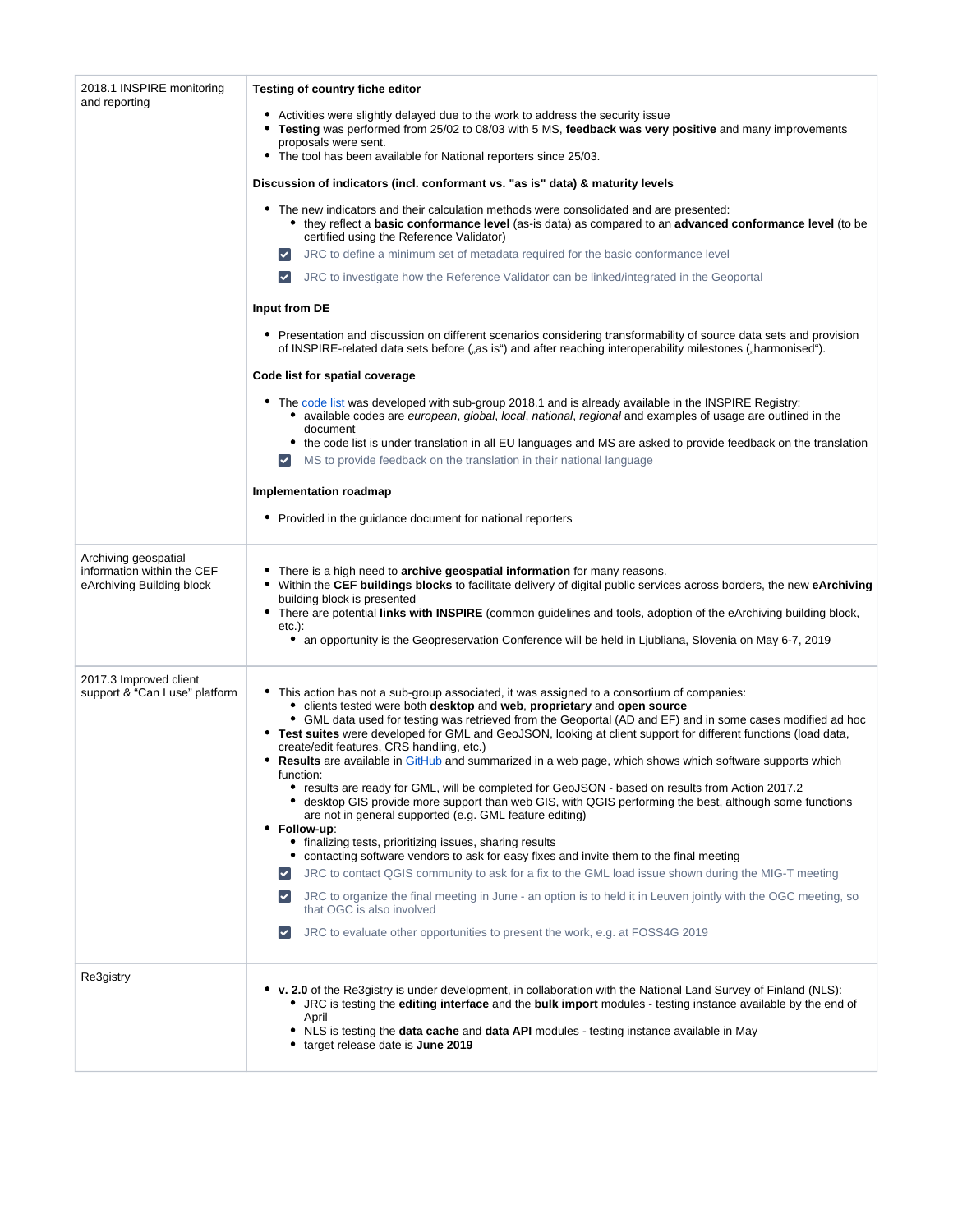| Validation                            | <b>Status of ETS and ETF developments</b>                                                                                                                                                                                                                                                                                                                                                                                                                                                                                                                                                                                                                     |  |  |
|---------------------------------------|---------------------------------------------------------------------------------------------------------------------------------------------------------------------------------------------------------------------------------------------------------------------------------------------------------------------------------------------------------------------------------------------------------------------------------------------------------------------------------------------------------------------------------------------------------------------------------------------------------------------------------------------------------------|--|--|
|                                       | • Cloud instances of the INSPIRE Reference Validator were setup for increased performances; currently there are:<br>• 1 staging instance in the cloud, which includes all the latest ETS and ETF developments<br>• 2 production instances: 1 hosted by JRC (to be dismissed soon) and 1 in the cloud, including only the<br>consolidated ETS and based on the ETF latest release<br>• New ATS/ETS were developed for View Services (WMS, WMTS), SOS and WCS Download Services, and MD<br>TG 2.0:<br>• code is available on GitHub<br>• New improvements to the ETF: re-run button, changed color of skipped tests, bug-fixes (e.g. password field<br>hidden). |  |  |
|                                       | $\blacktriangledown$<br>all to inform their data providers about the new ETS/ETF developments, test them in the Staging instance and<br>report possible issues in the next 3-4 weeks                                                                                                                                                                                                                                                                                                                                                                                                                                                                          |  |  |
|                                       | JRC to invite members of sub-group 2017.4 to test the new ETS/ETF developments<br>$\blacktriangledown$                                                                                                                                                                                                                                                                                                                                                                                                                                                                                                                                                        |  |  |
|                                       | <b>Helpdesk assistance</b>                                                                                                                                                                                                                                                                                                                                                                                                                                                                                                                                                                                                                                    |  |  |
|                                       | • The central point where any issue/question on the Validator shall be reported is the GitHub Community space.<br>• Each issue is addressed according to a specific workflow, where the solution is first developed in the Staging<br>instance and the reported is invited to test and approve it.                                                                                                                                                                                                                                                                                                                                                            |  |  |
|                                       | <b>Future developments</b>                                                                                                                                                                                                                                                                                                                                                                                                                                                                                                                                                                                                                                    |  |  |
|                                       | • A changelog and a release planning for the Staging and Production instances are available.<br>• ETS for CSW will be available for testing in about one month.<br>• ETF future developments include testing the cloud deployment, setup a workflow for automated testing<br>/integration of new developments, and new functionality (e.g. visual improvement of test reports and provision of<br>additional download formats for test reports).<br>• If there is interest from MS, JRC can organize a workshop for developers on the Validator (before October)                                                                                              |  |  |
|                                       | JRC to collect interest in holding a workshop for ETS (and potentially ETF) developers<br>$\blacktriangledown$                                                                                                                                                                                                                                                                                                                                                                                                                                                                                                                                                |  |  |
| 2017.2 Alternative encodings          | <b>Status and planning</b>                                                                                                                                                                                                                                                                                                                                                                                                                                                                                                                                                                                                                                    |  |  |
|                                       | • The work of the sub-group is almost complete; final documents will be available soon:<br>• the main outcome is a generic GeoJSON encoding rule, complemented by a set of model transformation<br>rules specifically developed for AD and EF themes<br>• public review of the documents will be open until the end of May, then the documents will be proposed for<br>endorsement to the MIG in June                                                                                                                                                                                                                                                         |  |  |
|                                       | Geopackage proposal                                                                                                                                                                                                                                                                                                                                                                                                                                                                                                                                                                                                                                           |  |  |
|                                       | • A successful encoding of AU and GN data sets (originally GML files with thousands of objects) in the<br>GeoPackage format was performed in Spain.                                                                                                                                                                                                                                                                                                                                                                                                                                                                                                           |  |  |
|                                       | Emilio to summarize the procedure and results in a technical document (re-using the same template of the<br>$\checkmark$<br>GeoJSON document), also focusing on other themes (TN, HY)                                                                                                                                                                                                                                                                                                                                                                                                                                                                         |  |  |
|                                       | All to communicate interest and join Emilio in writing the document on Geopackage as an alternative encoding<br>$\blacktriangledown$                                                                                                                                                                                                                                                                                                                                                                                                                                                                                                                          |  |  |
|                                       | Overall, it is clear that different encodings might be useful for different themes and different applications (e.g.<br>GeoJSON for visualization purposes, GeoPackage for network analysis).<br>AT will host a GeoPackage hackathon in May (in German)                                                                                                                                                                                                                                                                                                                                                                                                        |  |  |
|                                       | AT to report about the GeoPackage hackathon.<br>$\blacktriangledown$                                                                                                                                                                                                                                                                                                                                                                                                                                                                                                                                                                                          |  |  |
| WFS 3.0 mapping - download<br>service | An introduction on WFS 3.0, current status and next steps is presented:<br>• release candidate is out, approval process is ongoing and there will be a hackathon in London on June 20-21<br>• The status of the paper on mapping INSPIRE IR's for Network Services with WFS 3.0 is presented:<br>• discussion is limited because few participants have read the document in advance<br>All to read the WFS 3.0 document and provide feedback at the next MIG-T meeting<br>$\checkmark$                                                                                                                                                                        |  |  |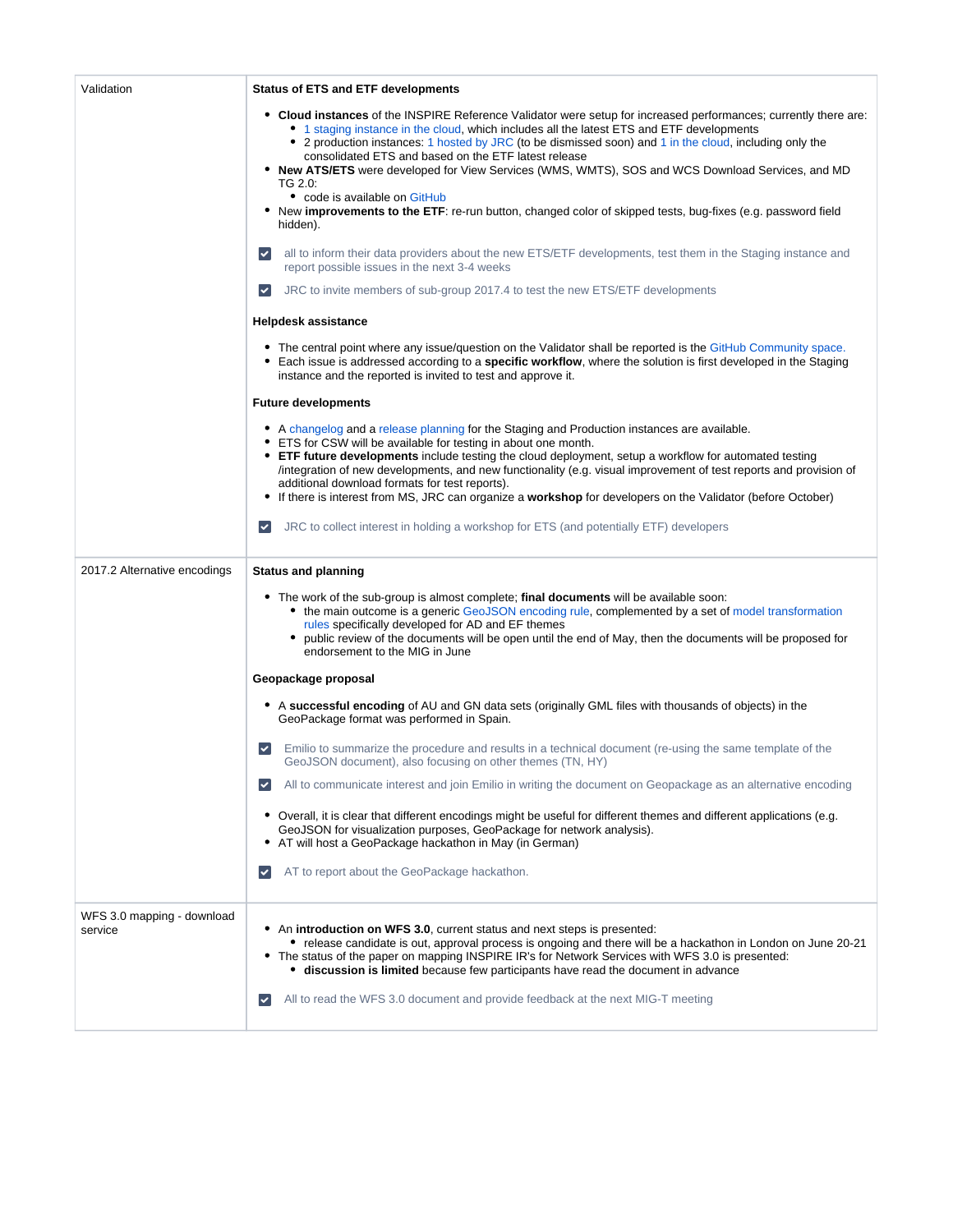| Updates IR-ISDSS     | • A meeting was held in ESTAT on 26/03/2019 with JRC, ESTAT, PL and NL:<br>• a number of changes to the IR, TG and the INSPIRE Registry were agreed for SU, PD and HH themes.<br>• Feedback on the revision of the IR on ISDSS was provided before 31/01/2019 by 5 MS (AT, DE, DK, NL, PL):<br>• both requests for clarification and additional change proposals were provided<br>JRC to reply to the feedback from MS<br>$\vert\downarrow\vert$<br>JRC to further amend the legal text and pass it to the Legal Service to contonue the revision process<br>$\blacktriangledown$                                                                                                                                                                                                                                                                                                                                                                                                                                                                                                                                                                                                                  |
|----------------------|----------------------------------------------------------------------------------------------------------------------------------------------------------------------------------------------------------------------------------------------------------------------------------------------------------------------------------------------------------------------------------------------------------------------------------------------------------------------------------------------------------------------------------------------------------------------------------------------------------------------------------------------------------------------------------------------------------------------------------------------------------------------------------------------------------------------------------------------------------------------------------------------------------------------------------------------------------------------------------------------------------------------------------------------------------------------------------------------------------------------------------------------------------------------------------------------------|
| Linking spatial data | • IT and ES presented two valuable examples on the use of spatial linked data and their possible link with INSPIRE.<br>JRC to plan possible follow-up activities on this.<br>$\vert\downarrow\vert$                                                                                                                                                                                                                                                                                                                                                                                                                                                                                                                                                                                                                                                                                                                                                                                                                                                                                                                                                                                                |
| Information points   | • INSPIRE event 2019, Helsinki, October 22-24:<br>• coordinated by the Finnish NLS with support of the JRC, it will mainly target a technical audience and<br>organized around technical challenges<br>• website and call for challenges to be launched in the next few weeks<br>• ELISE EU gazetteer pilot:<br>• the work on WP2 (supporting the acquisition of AD and GN data sets from the Geoportal) is progressing well<br>• results will be useful to evaluate usability of INSPIRE data sets for a concrete, pan-European need<br>• INSPIRE-based reporting for Invasive Alien Species (IAS) Directive:<br>• a case study is presented on how the INSPIRE infrastructure was used by a non-traditional community (in<br>particular, for reporting for the IAS Directive)<br>• INSPIRE & IACS/LPIS data:<br>• IACS/LPIS data have a huge potential to be shared using INSPIRE infrastructure, as already done by some<br>MS; additional work is needed to facilitate integration<br>• Workshop on making spatial data discoverable through mainstream search engines:<br>• the workshop will be held at the JRC in Ispra on July 3-4, 2019<br>• call for abstract is open untile May 3, 2019 |

### <span id="page-6-0"></span>**Documents**

| <b>File</b>                                                                                           | Modified -                    |
|-------------------------------------------------------------------------------------------------------|-------------------------------|
| Microsoft Powerpoint Presentation PRES-1 INSPIRE Geoportal status & planning.pptx                     | Aug 19, 2021 by Nicolas CASEL |
| PDF File PRES-1 INSPIRE Geoportal status & planning.pdf                                               | Aug 19, 2021 by Nicolas CASEL |
| PDF File DOC4_eArchiving.pdf                                                                          | Aug 19, 2021 by Nicolas CASEL |
| Microsoft Excel Spreadsheet Indicator details v31012019.xlsx                                          | Aug 19, 2021 by Nicolas CASEL |
| Microsoft Word Document SpatialScope code list_v1.0.docx                                              | Aug 19, 2021 by Nicolas CASEL |
| PDF File INSPIRE_ReportingGuidance2019_v1.0.pdf                                                       | Aug 19, 2021 by Nicolas CASEL |
| Microsoft Word Document [DOC-6] IRs-WFS3.0 mapping discussion paper v1.2.docx                         | Aug 19, 2021 by Nicolas CASEL |
| PDF File [DOC-6] IRs-WFS3.0 mapping discussion paper v1.2.pdf                                         | Aug 19, 2021 by Nicolas CASEL |
| Microsoft Powerpoint Presentation 2018-03-26_Meeting_EUROSTAT.pptx                                    | Aug 19, 2021 by Nicolas CASEL |
| Microsoft Powerpoint Presentation CountryFicheTool.pptx                                               | Aug 19, 2021 by Nicolas CASEL |
| Microsoft Powerpoint Presentation 2019-04-04 Gazetteer Status.pptx                                    | Aug 19, 2021 by Nicolas CASEL |
| PDF File INSPIRE_event_2019.pdf                                                                       | Aug 19, 2021 by Nicolas CASEL |
| Microsoft Excel Spreadsheet Indicator details v03042019.xlsx                                          | Aug 19, 2021 by Nicolas CASEL |
| Microsoft Powerpoint Presentation JRC-eArchiving Building Block_April2019EN.pptx                      | Aug 19, 2021 by Nicolas CASEL |
| Microsoft Powerpoint Presentation 2019-04-03_MIG-T_meeting_56_input_2018.1MonitoringAndReporting.pptx | Aug 19, 2021 by Nicolas CASEL |